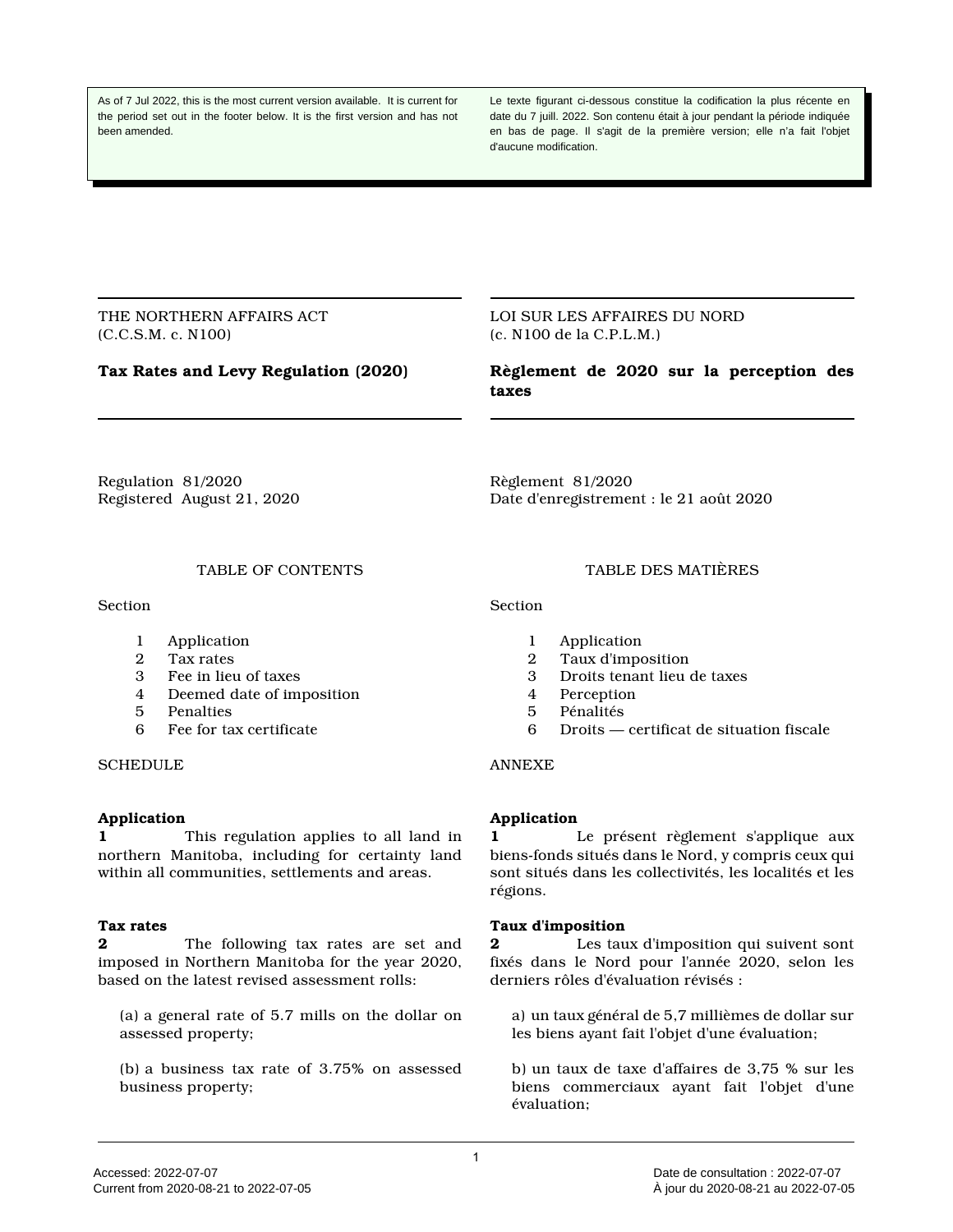(c) for the education support levy, a general rate of 8.828 mills on the dollar on other property;

(d) for the special levy for assessed property within Frontier School Division, a rate of 13.202 mills on the dollar.

#### **Fee in lieu of taxes**

**3(1)** For the year 2020, the fees set out in the Schedule are set and imposed on

(a) any lot of property within an area described in the Schedule, and any lot of property within any subsequent plan of survey or subdivision of a lot contained in such a plan of survey or subdivision; and

(b) any business or utility described in the Schedule,

**3(2)** The fees in this section are in lieu of the taxes imposed under section 2.

#### **Deemed date of imposition**

**4** A tax or fee set and imposed under this regulation shall be deemed to be imposed as of January 1, 2020.

#### **Penalties**

**5** The tax may be paid at par at any time before September 30, 2020, but after that date a penalty shall be added on the first day of each month to any amount of the tax or penalty that is unpaid at a rate of 0.6% per month of the unpaid amount until the tax and penalty is fully paid or the land liable for it is sold at tax sale.

#### **Fee for tax certificate**

**6** The fee for a tax certificate is \$20.

c) pour le paiement de la taxe d'aide à l'éducation, un taux général de 8,828 millièmes de dollar sur les autres biens;

d) pour le paiement de la taxe spéciale sur les biens ayant fait l'objet d'une évaluation et situés dans la Division scolaire Frontier, un taux de 13,202 millièmes de dollar.

### **Droits tenant lieu de taxes**

**3(1)** Pour l'année 2020, les droits prévus à l'annexe sont fixés et imposés à l'égard :

a) des lots qui sont situés dans les régions mentionnées à l'annexe et ceux qui sont situés dans un plan de lotissement ou d'arpentage subséquent de tout lot situé dans un tel plan d'arpentage ou de lotissement;

b) des entreprises et des services publics mentionnés à l'annexe.

**3(2)** Les droits prévus au présent article remplacent les taxes imposées en vertu de l'article 2.

#### **Perception**

**4** Les taxes et les droits fixés en vertu du présent règlement sont réputés être imposés à compter du  $1<sup>er</sup>$  janvier 2020.

#### **Pénalités**

**5** Les taxes peuvent être payées au pair avant le 30 septembre 2020. Les taxes et les pénalités impayées après cette date sont frappées d'une pénalité et sont majorées, le premier jour de chaque mois, de 0,6 % par mois du montant impayé jusqu'à ce qu'elles soient payées ou que le bien-fonds assujetti à celles-ci soit vendu pour non-paiement de taxes.

#### **Droits — certificat de situation fiscale**

**6** Le droit exigible pour un certificat de situation fiscale est de 20 \$.

August 20, 2020 **Minister of Indigenous and Northern Relations/** 20 août 2020 **La ministre des Relations avec les Autochtones et le Nord,**

Eileen Clarke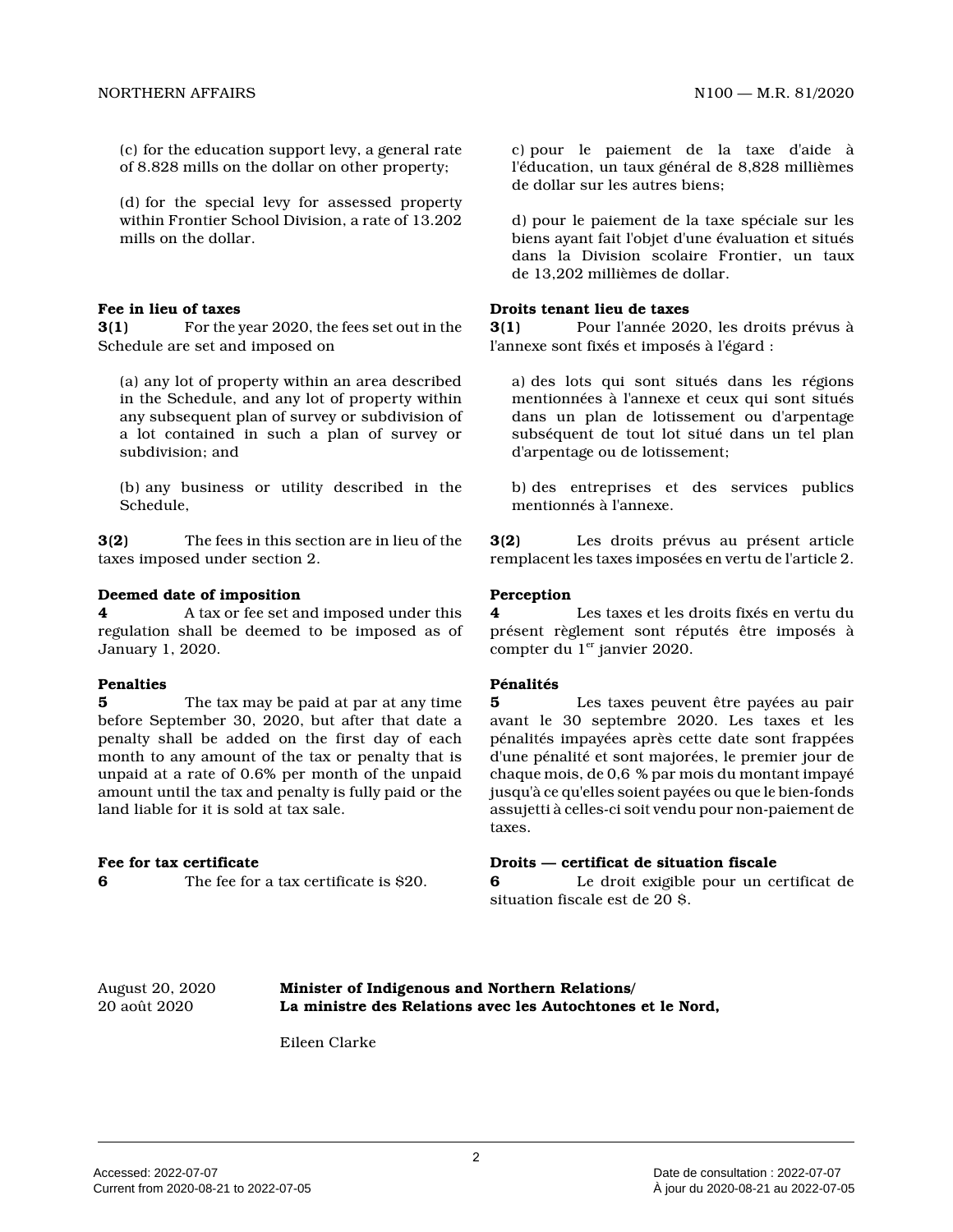#### **SCHEDULE** (Section 3)

#### FEE IN LIEU OF TAXES

#### **Lot fees in lieu of taxes**

**1(1)** A person who owns or occupies a lot within the area under a bolded heading in column 1 of the following table that is serviced as provided opposite in column 2 must pay the applicable fee set out opposite in column 3, and must also pay any additional fee set out opposite in column 4.

**1(2)** In addition to the amount determined under subsection (1), a person must pay an education levy of \$500 if the person's chief place of residence is located in a place that is subject to a fee under that provision.

**1(3)** For the purpose of subsection (2), a place is a person's chief place of residence if it is the residence where he or she, in the settled routine of his or her life, regularly, normally or customarily resides.

| Column 1<br>Area                                                                                 | Column <sub>2</sub><br><b>Service</b> | Column 3<br>Fee | Column 4<br><b>Additional Fee</b> |
|--------------------------------------------------------------------------------------------------|---------------------------------------|-----------------|-----------------------------------|
| Subject to Additional Fee for Baker's Narrows Lagoon Upgrade                                     |                                       |                 |                                   |
| <b>Athapapuskow Lake</b>                                                                         | road access                           | \$558.48        | \$100                             |
| Plans of survey or subdivision                                                                   | no road                               |                 |                                   |
| (a) registered in PLTO (N DIV) as numbers 7023,                                                  | access                                | \$318.13        | \$100                             |
| 7024, 7400 and 7631;                                                                             | no road                               |                 |                                   |
| (b) registered in the PLTO as numbers 20823,<br>21142, 21596, 22042, 24361, 43723, 43829         | access or<br>sewage                   | \$182.05        | \$100                             |
| and 44883; and                                                                                   |                                       |                 |                                   |
| (c) filed<br>with<br>the Director of Surveys<br>as<br>number 15741;                              |                                       |                 |                                   |
| and being part of the unsurveyed Townships 64, 65<br>and 66 of Ranges 26 and 28 WPM in Manitoba. |                                       |                 |                                   |
| Big Island Lake (excluding north end)                                                            | road access                           | \$415.85        | \$100                             |
| Plans of survey or subdivision                                                                   | no road                               |                 |                                   |
| (a) registered in the PLTO (N DIV) as numbers 7312                                               | access                                | \$145.50        | \$100                             |
| and 7693;                                                                                        |                                       |                 |                                   |
| (b) registered in the PLTO as numbers 2483, 24436<br>and 25605; and                              |                                       |                 |                                   |
| (c) filed with<br>the Director of Surveys<br>as<br>number 3929;                                  |                                       |                 |                                   |
| and being part of the unsurveyed Township 66<br>Range 29 WPM in Manitoba.                        |                                       |                 |                                   |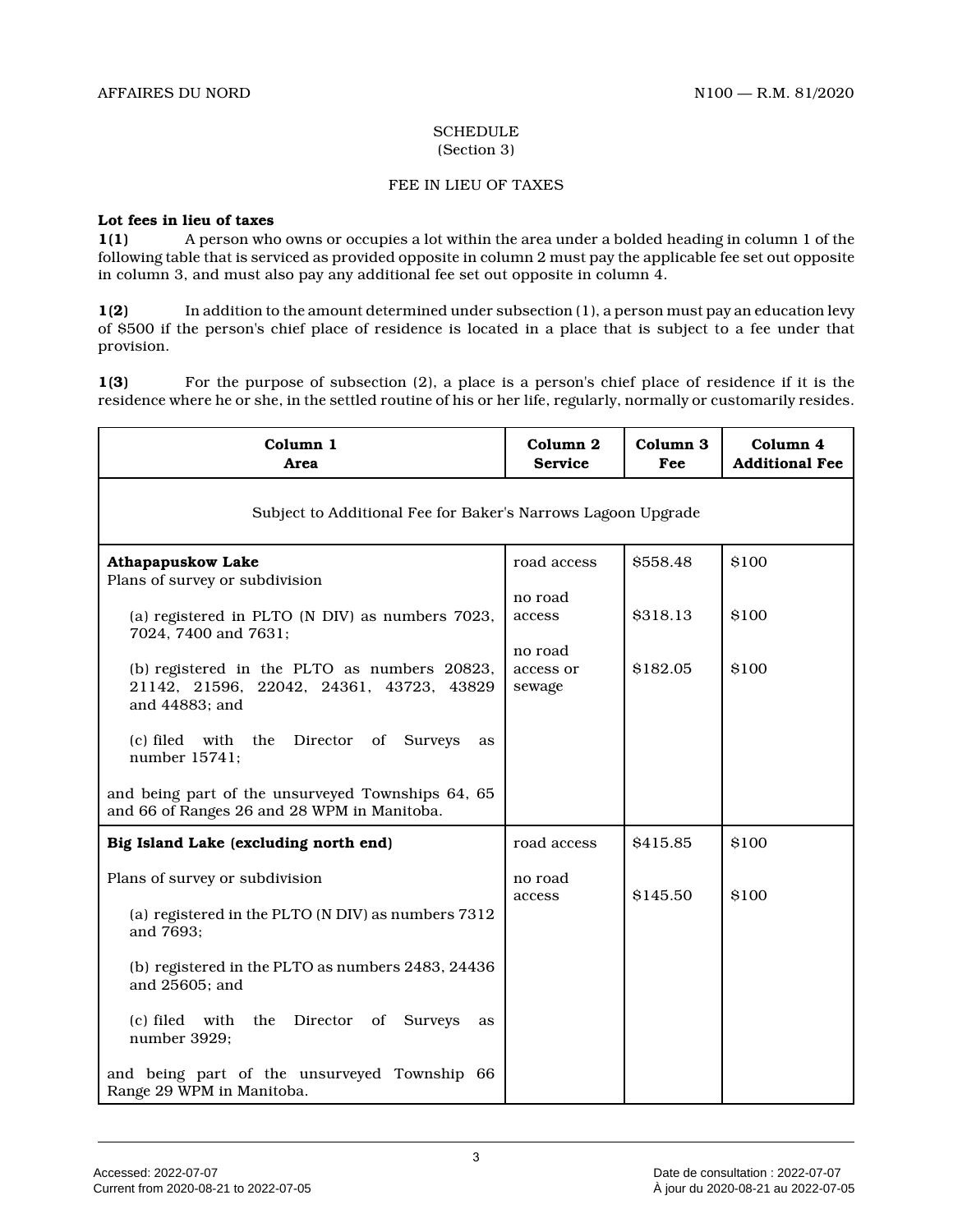| Column 1<br>Area                                                                                                                                                                  | Column 2<br><b>Service</b> | Column 3<br>Fee | Column 4<br><b>Additional Fee</b> |  |
|-----------------------------------------------------------------------------------------------------------------------------------------------------------------------------------|----------------------------|-----------------|-----------------------------------|--|
| Big Island Lake (north end)                                                                                                                                                       | n/a                        | \$505.85        | \$100                             |  |
| Payuk Lake<br>Plan of survey registered in the PLTO as number 24414                                                                                                               | road access                | \$452.83        | \$100                             |  |
| and being part of the unsurveyed Township 65<br>Range 27 WPM in Manitoba.                                                                                                         | no road<br>access          | \$145.50        | \$100                             |  |
| <b>Schist Lake</b><br>Plans of survey or subdivision                                                                                                                              | n/a                        | \$864.30        | \$100                             |  |
| (a) registered in the PLTO (N DIV) as numbers 7277<br>and 7560; and                                                                                                               |                            |                 |                                   |  |
| (b) registered in the PLTO as number 26093;                                                                                                                                       |                            |                 |                                   |  |
| and being part of the unsurveyed Township 65<br>Range 29 WPM in Manitoba.                                                                                                         |                            |                 |                                   |  |
| White Lake (northwest region)<br>Being part of unsurveyed Townships 65 and 66 of<br>Ranges 28 and 29 WPM in Manitoba.                                                             | n/a                        | \$251.27        | \$100                             |  |
| <b>Twin Lakes</b><br>Plan of subdivision of part of NE28, SE33 and<br>SW 34-65-27 WPM registered in the PLTO as plan<br>number 45111 and unsurveyed Government Road<br>Allowance. | n/a                        | \$403.27        | \$150                             |  |
| Not Subject to Baker's Narrows Lagoon Upgrade Fee                                                                                                                                 |                            |                 |                                   |  |
| <b>Blueberry Point</b><br>Plan of survey<br>registered in the WLTO<br>as<br>number 47280.                                                                                         | n/a                        | \$262.50        | n/a                               |  |
| <b>Crossing Bay</b>                                                                                                                                                               | n/a                        | \$102.25        | n/a                               |  |
| (a) Plan of survey registered in the PLTO as<br>numbers 6872, 6831 and 7544; and                                                                                                  |                            |                 |                                   |  |

| (b) the unsurveyed portion of Section 35<br>Township 49 Range 14 West and Section 2<br>Township 50 Range 14 West and Section 10<br>Township 50 Range 14 WPM in Manitoba. |     |          |     |
|--------------------------------------------------------------------------------------------------------------------------------------------------------------------------|-----|----------|-----|
| Driftwood Beach<br>Plan of survey registered in the WLTO<br>as<br>number 47266.                                                                                          | n/a | \$262.50 | n/a |
| Eden Lake<br>Plan of survey registered in the PLTO (N DIV) as<br>number 6325 and being part of the unsurveyed<br>Township 89 Range 18 WPM in Manitoba.                   | n/a | \$57.50  | n/a |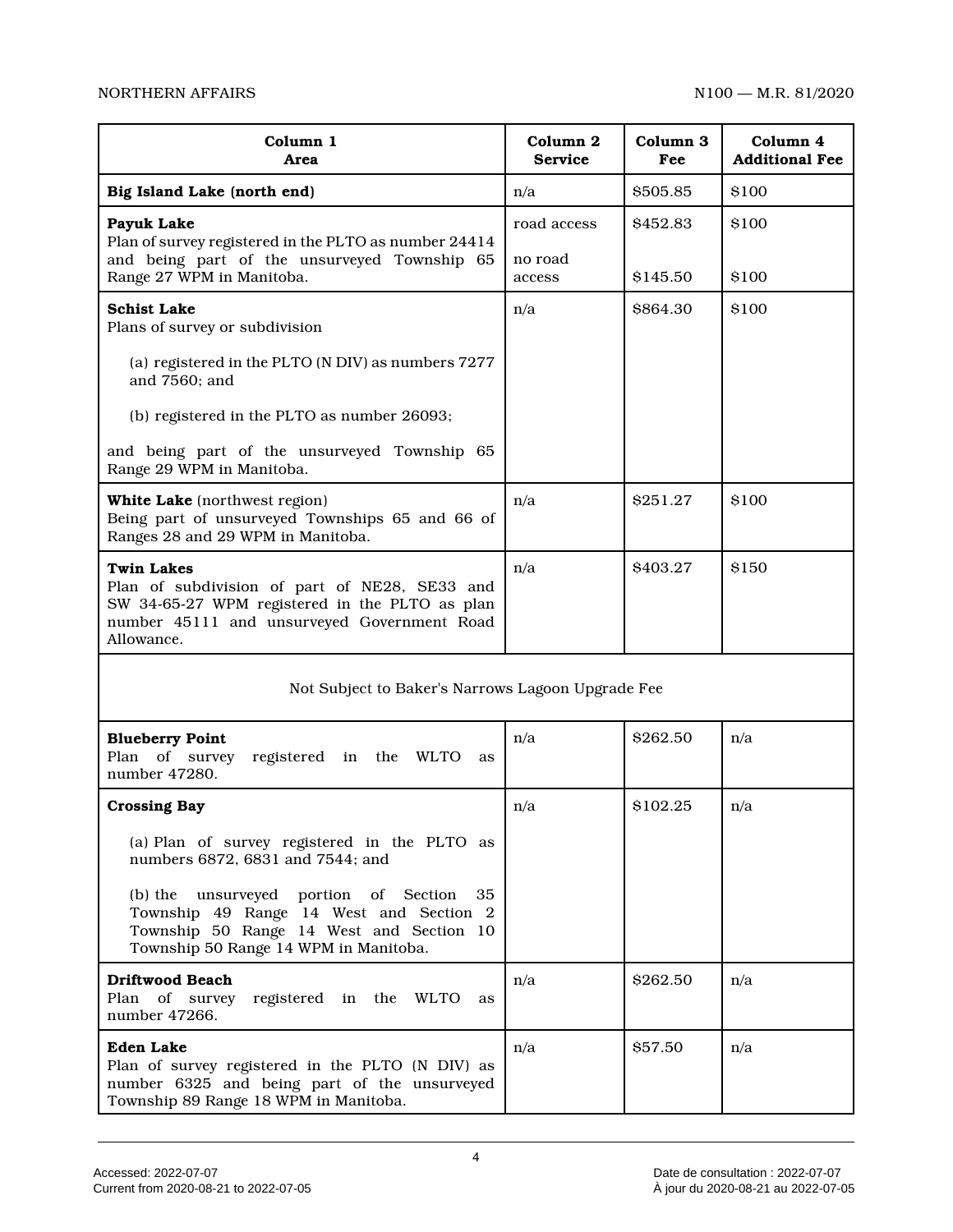| Column 1<br>Area                                                                                                                                                                                                           | Column 2<br><b>Service</b> | Column 3<br>Fee | Column 4<br><b>Additional Fee</b> |
|----------------------------------------------------------------------------------------------------------------------------------------------------------------------------------------------------------------------------|----------------------------|-----------------|-----------------------------------|
| <b>Goose Creek</b><br>Plans of survey or subdivision                                                                                                                                                                       | n/a                        | \$126.63        | \$112.25                          |
| (a) registered in the PLTO (N DIV) as number 6424;                                                                                                                                                                         |                            |                 |                                   |
| (b) registered with the PLTO as number 23833; and                                                                                                                                                                          |                            |                 |                                   |
| (c) filed with<br>the<br>Director<br>of<br><b>Surveys</b><br>as<br>number 17541;                                                                                                                                           |                            |                 |                                   |
| and being part of the unsurveyed Township 111<br>Range 20 EPM in Manitoba.                                                                                                                                                 |                            |                 |                                   |
| <b>Hughes Lake</b><br>Plan of survey registered in the PLTO (N DIV) as<br>number 6366 and being part of the unsurveyed<br>Section 15 Township 90 Range 20 WPM in Manitoba.                                                 | n/a                        | \$62.50         | n/a                               |
| Lake St. Andrew (residential area)<br>Plans of survey or subdivision registered in the PLTO<br>(N DIV) as number 16670 and being part of the<br>unsurveyed Sections 3, 4 and 10 Township 32 Range 1<br>EPM in Manitoba.    | n/a                        | \$117.50        | n/a                               |
| Lake St. George<br>Plans of survey or subdivision registered in the PLTO (N<br>DIV) as number 12651 and 15963 and being part of the<br>unsurveyed Sections 4 and 9 Township 32 Range 1<br>EPM in Manitoba.                 | n/a                        | \$117.50        | n/a                               |
| <b>Leaside Beach</b><br>Plan of survey registered in the PLTO (N DIV) as<br>number 16397 and being part of the unsurveyed<br>Township 31 Range 5 EPM in Manitoba.                                                          | n/a                        | \$167.50        | n/a                               |
| <b>Little Deer</b><br>Plan of survey or subdivision registered in the WLTO as<br>number 44529 and being part of Sections 9, 10, 14, 15<br>and 23 Township 29 Range 5 EPM in Manitoba.                                      | n/a                        | \$262.50        | n/a                               |
| <b>Mill Creek Beach</b><br>Plan of survey<br>registered in the<br><b>WLTO</b><br>as<br>number 47269.                                                                                                                       | n/a                        | \$262.50        | n/a                               |
| <b>Pebblestone Beach</b><br>Plan of survey registered in the WLTO<br>as<br>number 45973.                                                                                                                                   | n/a                        | \$262.50        | n/a                               |
| <b>Red Deer River</b><br>Plan of survey registered in the PLTO as number 44459<br>and being part of the NW 1/4 of Section 16 and the East<br>half of Section 17 of the unsurveyed Township 45<br>Range 25 WPM in Manitoba. | n/a                        | \$162.50        | n/a                               |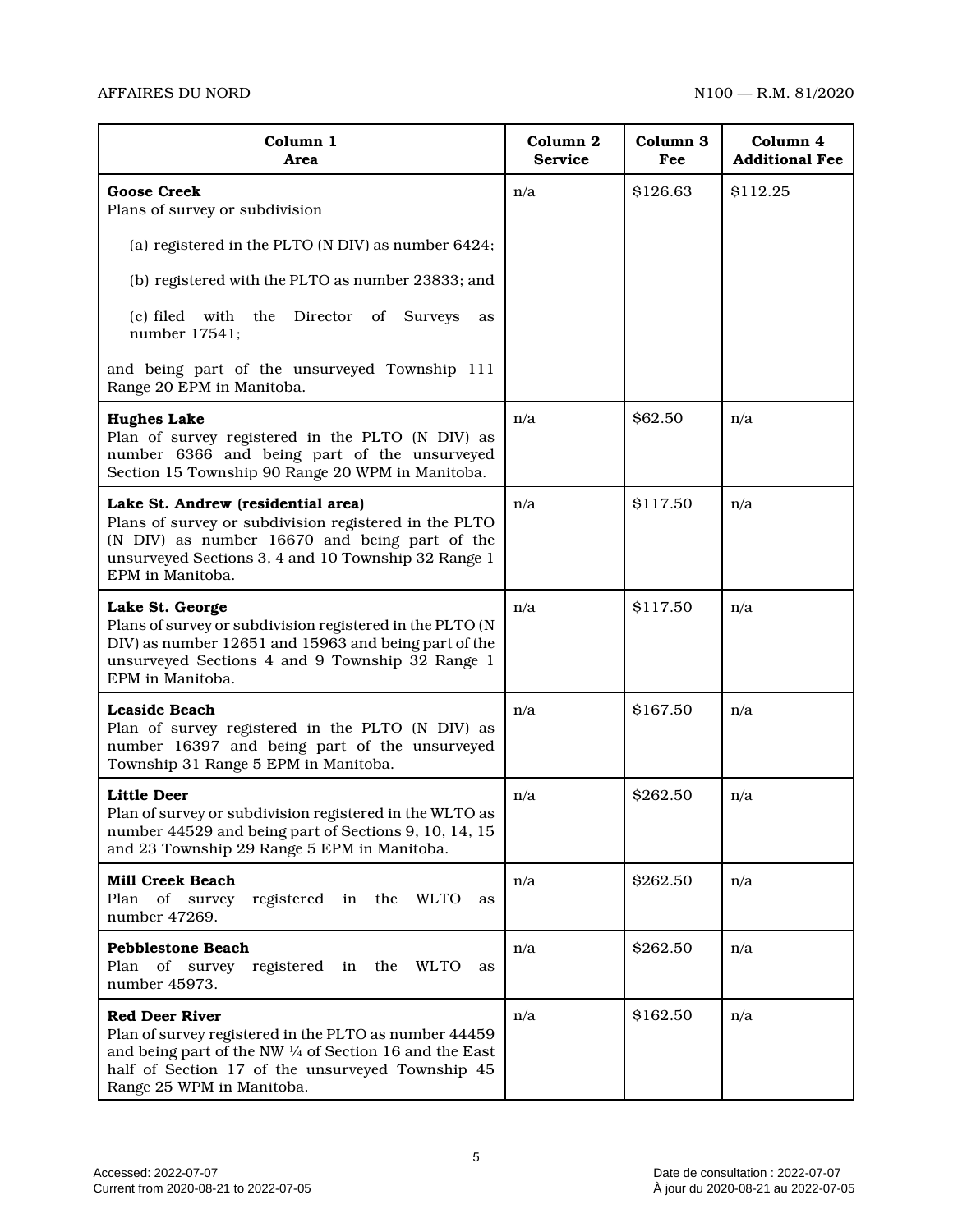| Column 1<br>Area                                                                                                                                                                                                               | Column <sub>2</sub><br><b>Service</b> | Column 3<br>Fee | Column 4<br><b>Additional Fee</b> |
|--------------------------------------------------------------------------------------------------------------------------------------------------------------------------------------------------------------------------------|---------------------------------------|-----------------|-----------------------------------|
| <b>Rocky Lake East</b><br>Plans of survey or subdivision registered in the PLTO<br>(N DIV) as numbers 6162 and 6279 and being part of<br>the unsurveyed Sections 20, 21 and 27 and 28<br>Township 59 Range 27 WPM in Manitoba. | n/a                                   | \$710           | n/a                               |
| <b>Rocky Lake North</b><br>Plan of survey registered in the PLTO (N DIV) as<br>number 7030 and being part of the unsurveyed<br>Sections 10 and 15 Township 60 Range 27 WPM in<br>Manitoba.                                     | n/a                                   | \$462.50        | n/a                               |
| <b>Setting Lake</b><br>Plans of survey registered in the PLTO (N DIV) as<br>numbers 6354, 6587, 6926, 6955, 6956, 6608, 7112<br>and 7125 and being part of the unsurveyed<br>Townships 70 and 71 Range 7 WPM in Manitoba.      | n/a                                   | \$517.50        | n/a                               |
| <b>Wallace Lake</b><br>Plan of survey registered in the WLTO as number 32785<br>and being part of the unsurveyed Section 31<br>Township 23 Range 16 EPM in Manitoba.                                                           | n/a                                   | \$92.50         | n/a                               |
| <b>Wanipigow Lake East</b><br>Plan of survey registered in the WLTO as number 13067<br>and being part of the unsurveyed Township 24<br>Range 12 EPM in Manitoba.                                                               | n/a                                   | \$212.50        | n/a                               |
| <b>Wanipigow Lake West</b><br>Plan of survey registered in the WLTO as number 21550<br>and being part of the unsurveyed Township 24<br>Range 11 EPM in Manitoba.                                                               | n/a                                   | \$122.50        | n/a                               |
| <b>Whitefish Lake</b><br>Plan of survey registered in the DLTO as number 43747<br>and being part of Sections 4 and 5 in Township 39<br>Range 29 WPM in Manitoba.                                                               | n/a                                   | \$212.50        | n/a                               |

#### **Fees for businesses and utilities**

**2(1)** A business or utility set out in the column 1 of the following table that is located in the area opposite in column 2 must pay the fee set out opposite in column 3 and the additional fee set out in column 4.

**2(2)** A reference to a location in column 2 of the following table is a reference to the location as determined under the table in section 1.

**2(3)** For certainty, the fees determined under section 1 of this Schedule do not apply to a business or utility that is subject to a fee under this section.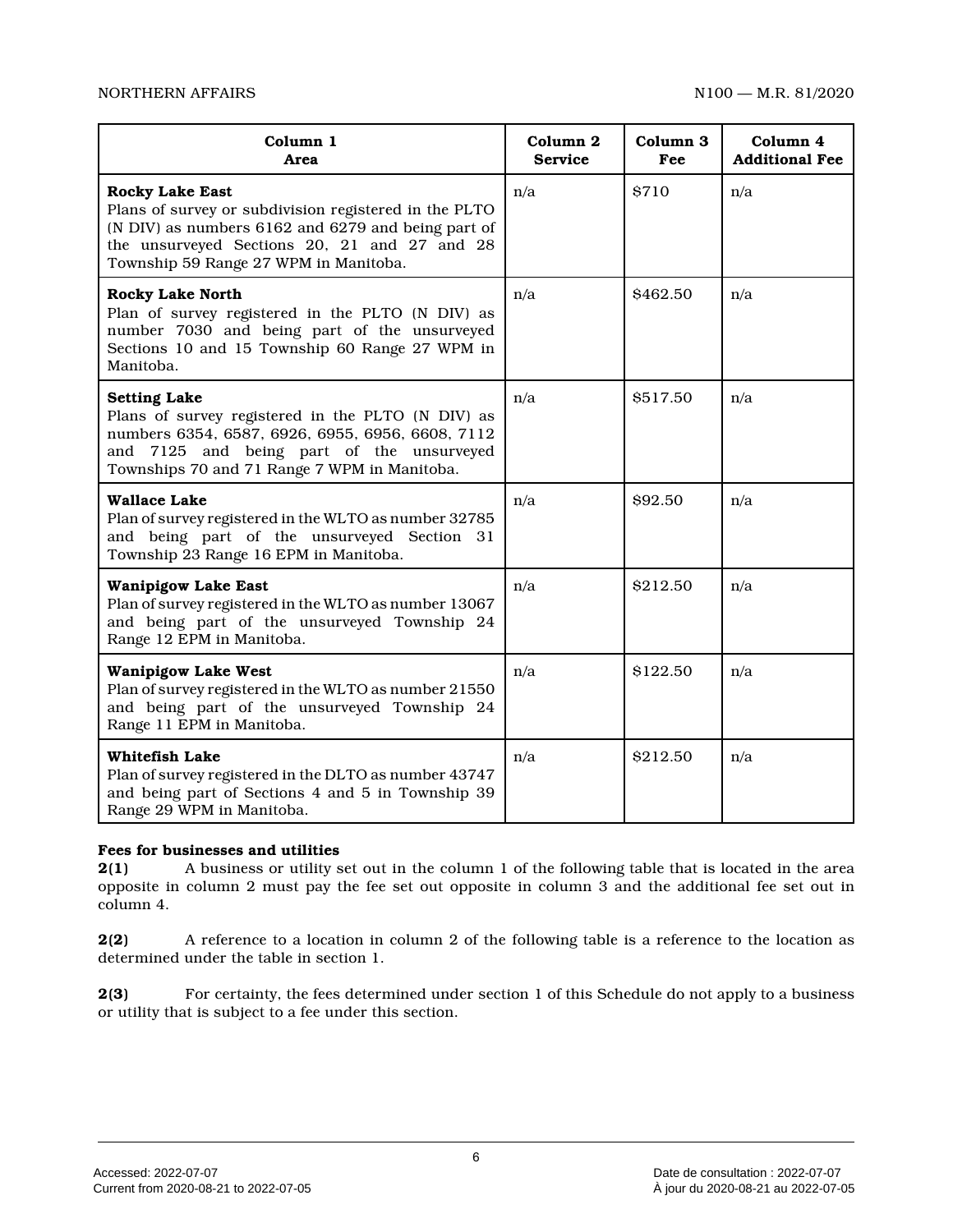| Column <sub>1</sub><br><b>Business or Utility</b> | Column <sub>2</sub><br>Location | Column 3<br>Fee | Column 4<br><b>Additional</b><br>Fee |
|---------------------------------------------------|---------------------------------|-----------------|--------------------------------------|
| Aberdeen Lodge                                    | Athapapuskow Lake               | \$241.63        | n/a                                  |
| <b>Bakers Narrows Lodge</b>                       | Athapapuskow Lake               | \$1,002.35      | \$1.100                              |
| Big Island Drive-In Theatre                       | <b>Big Island Lake</b>          | \$576.85        | <b>\$200</b>                         |
| G. Hobbs Tourist Lodge                            | Crossing Bay                    | \$740.65        | n/a                                  |
| Manitoba Telephone System, relay tower            | Lake St. Andrew                 | \$507.50        | n/a                                  |
| Moak Lake Lodge                                   | <b>Crossing Bay</b>             | \$1,093.45      | n/a                                  |
| Paradise Lodge                                    | Athapapuskow Lake               | \$1,041.45      | <b>\$200</b>                         |
| Cook's Campground                                 | <b>Crossing Bay</b>             | \$673.45        | n/a                                  |
| Westwood Lodge                                    | <b>Big Island Lake</b>          | \$415.85        | \$100                                |

#### **Definitions**

**3** The following definitions apply in this Schedule.

**"Director of Surveys"** means the person appointed as Director of Surveys under Part II of *The Surveys Act*. (« directeur des Levés »)

**"DLTO"** means the Dauphin Land Titles Office. (« B.T.F.D. »)

**"EPM"** means East of Principal Meridian. (« E.M.P. »)

**"N DIV"** means the Neepawa Division of the Portage La Prairie Land Titles Office. (« Div. de N. »)

**"PLTO"** means the Portage la Prairie Land Titles Office. (« B.T.F.P. »)

**"WLTO"** means the Winnipeg Land Titles Office. (« B.T.F.W. »)

**"WPM"** means West of the Principal Meridian. (« O.M.P. »)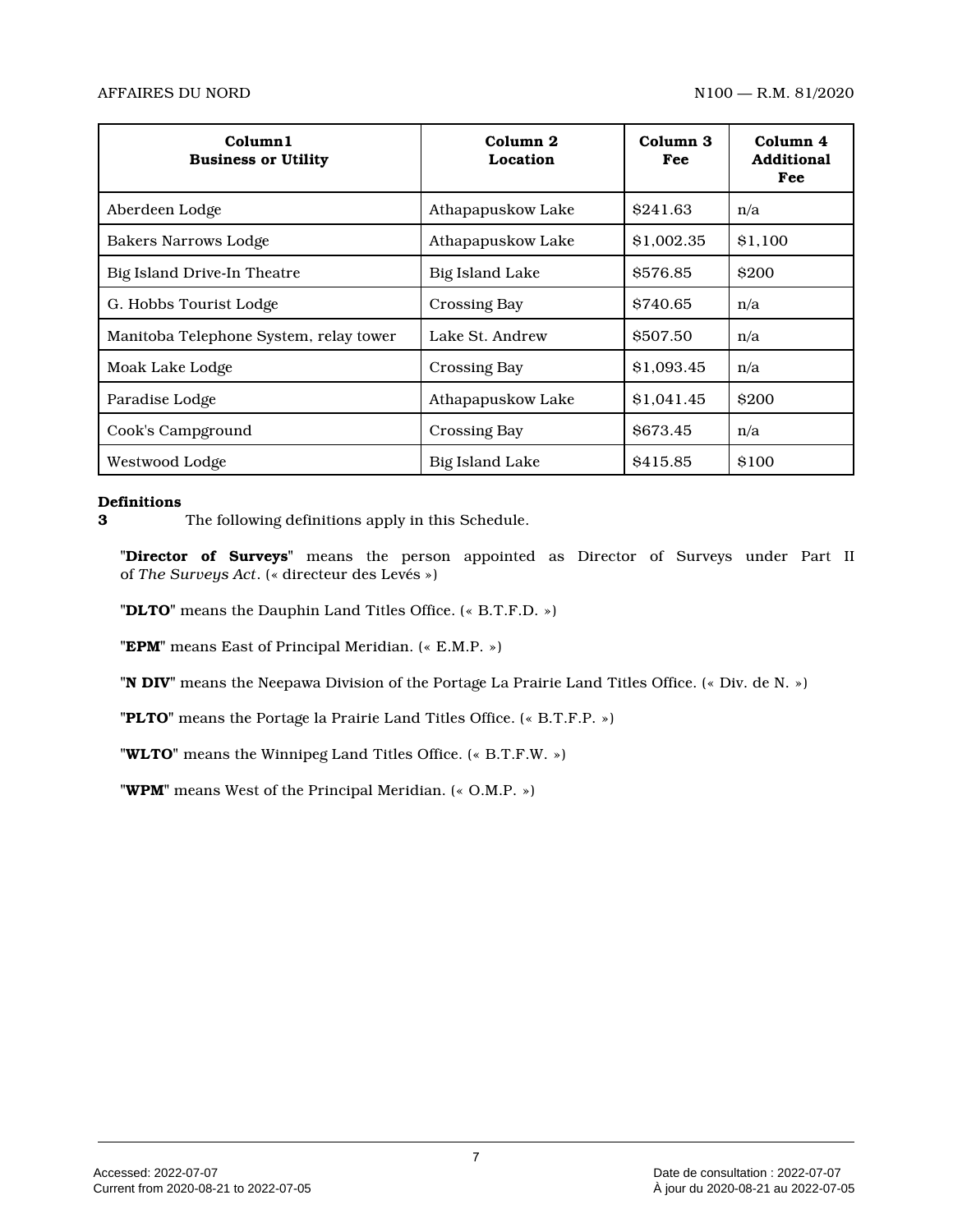#### ANNEXE (article 3)

#### DROITS TENANT LIEU DE TAXES

#### **Droits tenant lieu de taxes — lots**

**1(1)** La personne qui est propriétaire ou occupante d'un lot situé dans la région figurant à la colonne 1 du tableau qui suit et qui est viabilisé tel qu'il est indiqué à la colonne 2 paye les droits indiqués à la colonne 3 ainsi que les droits supplémentaires prévus à la colonne 4.

**1(2)** En plus des droits prévus au paragraphe (1), la personne paye une taxe d'aide à l'éducation de 500 \$ si sa résidence principale est située dans une région assujettie à des droits en vertu de cett e disposition.

**1(3)** Pour l'application du paragraphe (2), la résidence principale de la personne est le bâtiment où elle habite habituellement ou régulièrement dans la routine établie de ses activités.

| Colonne 1<br>Région                                                                                                                                                                                                          | Colonne 2<br><b>Service</b>                                     | Colonne 3<br><b>Droits</b> | Colonne 4<br><b>Droits</b><br>supplémentaires |
|------------------------------------------------------------------------------------------------------------------------------------------------------------------------------------------------------------------------------|-----------------------------------------------------------------|----------------------------|-----------------------------------------------|
| Droits assujettis aux droits supplémentaires pour la mise à niveau de la lagune de Bakers Narrows                                                                                                                            |                                                                 |                            |                                               |
| Lac Athapapuskow<br>Dans les townships non arpentés 64, 65 et 66, rangs 26<br>et 28 à l'O.M.P. au Manitoba :                                                                                                                 | accessible<br>par terre                                         | 558,48\$                   | 100 <sub>5</sub>                              |
| a) plans d'arpentage ou de lotissement $n^{\circ}$ 7023,<br>7024, 7400 et 7631 enregistrés au B.T.F.P.<br>(Div. de $N.$ );                                                                                                   | non<br>accessible<br>par terre                                  | 318,13\$                   | 100 <sub>5</sub>                              |
| b) plans d'arpentage ou de lotissement n° 20823,<br>21142, 21596, 22042, 24361, 43723, 43829<br>et 44883 enregistrés au B.T.F.P.;<br>c) plan d'arpentage ou de lotissement n° 15741<br>déposé auprès du directeur des Levés. | non<br>accessible<br>par terre et<br>aucun<br>réseau<br>d'égout | 182,05\$                   | 100 <sub>5</sub>                              |
| Lac Big Island (à l'exception de la partie nord)                                                                                                                                                                             | accessible                                                      | 415,85\$                   | 100 <sub>5</sub>                              |
| Dans le township non arpenté 66, rang 29 à l'O.M.P. au<br>Manitoba:<br>a) plans d'arpentage ou de lotissement n <sup>os</sup> 7312<br>et 7693 enregistrés au B.T.F.P. (Div. de N.);                                          | par terre<br>non<br>accessible<br>par terre                     | 145,50 \$                  | 100 <sub>5</sub>                              |
| b) plans d'arpentage ou de lotissement n <sup>os</sup> 2483,<br>24436 et 25605 enregistrés au B.T.F.P.;                                                                                                                      |                                                                 |                            |                                               |
| c) plan d'arpentage ou de lotissement n° 3929<br>déposé auprès du directeur des Levés.                                                                                                                                       |                                                                 |                            |                                               |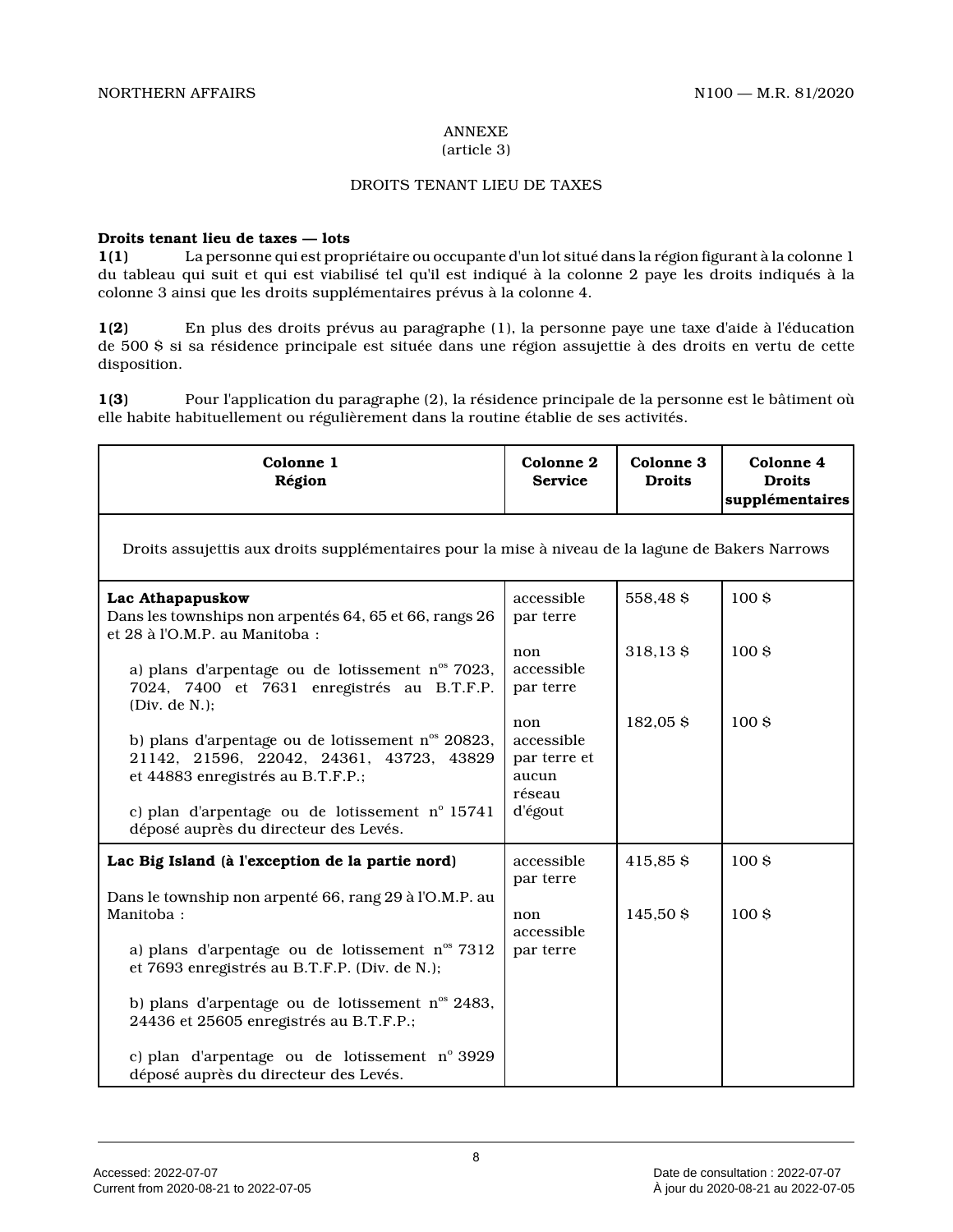| Colonne 1<br>Région                                                                                                                                                                                                                                                             | Colonne <sub>2</sub><br><b>Service</b> | Colonne 3<br><b>Droits</b> | Colonne 4<br><b>Droits</b><br>supplémentaires |
|---------------------------------------------------------------------------------------------------------------------------------------------------------------------------------------------------------------------------------------------------------------------------------|----------------------------------------|----------------------------|-----------------------------------------------|
| Lac Big Island (partie nord)                                                                                                                                                                                                                                                    | S.O.                                   | 505,85\$                   | 100S                                          |
| Lac Payuk<br>Dans le township non arpenté 65, rang 27 à l'O.M.P. au<br>Manitoba, plan d'arpentage nº 24414 enregistré au<br>B.T.F.P.                                                                                                                                            | accessible<br>par terre                | 452.83 \$                  | 100S                                          |
|                                                                                                                                                                                                                                                                                 | non<br>accessible<br>par terre         | 145,50 \$                  | 100S                                          |
| <b>Lac Schist</b><br>Dans le township non arpenté 65, rang 29 à l'O.M.P. au<br>Manitoba:                                                                                                                                                                                        | S.O.                                   | 864,30 \$                  | 100 <sub>5</sub>                              |
| a) plans d'arpentage ou de lotissement $n^{\circ}$ 7277<br>et 7560 enregistrés au B.T.F.P. (Div. de N.);                                                                                                                                                                        |                                        |                            |                                               |
| b) plan d'arpentage ou de lotissement nº 26093<br>enregistré au B.T.F.P.                                                                                                                                                                                                        |                                        |                            |                                               |
| Lac White (région Nord-Ouest)<br>Dans les townships non arpentés 65 et 66, rangs 28<br>et 29 à l'O.M.P. au Manitoba.                                                                                                                                                            | S.O.                                   | 251,27\$                   | 100 <sub>5</sub>                              |
| <b>Lacs Twin</b><br>Dans la section nord-est 28, la section sud-est 33 et la<br>section sud-ouest 34, township 65, rang 27 à l'O.M.P.<br>au Manitoba, plan de lotissement nº 45111 enregistré<br>au B.T.F.P., y compris le tronçon<br>d'emprise<br>gouvernementale non arpenté. | S.O.                                   | 403,27 \$                  | 150\$                                         |

Droits non assujettis aux droits pour la mise à niveau de la lagune de Bakers Narrows

| <b>Pointe Blueberry</b><br>Plan d'arpentage n° 47280 enregistré au B.T.F.W.                                                                                        | S.O. | 262.50 \$ | S.O. |
|--------------------------------------------------------------------------------------------------------------------------------------------------------------------|------|-----------|------|
| <b>Baie Crossing</b>                                                                                                                                               | S.O. | 102.25S   | S.O. |
| a) Plans d'arpentage $n^{\circ}$ 6872, 6831 et 7544<br>enregistrés au B.T.F.P.;                                                                                    |      |           |      |
| b) section non arpentée 35, township 49, rang 14<br>ouest, section 2, township 50, rang 14 ouest et<br>section 10, township 50, rang 14 à l'O.M.P. au<br>Manitoba. |      |           |      |
| <b>Plage Driftwood</b><br>Plan d'arpentage n° 47266 enregistré au B.T.F.W.                                                                                         | S.O. | 262.50 \$ | S.O. |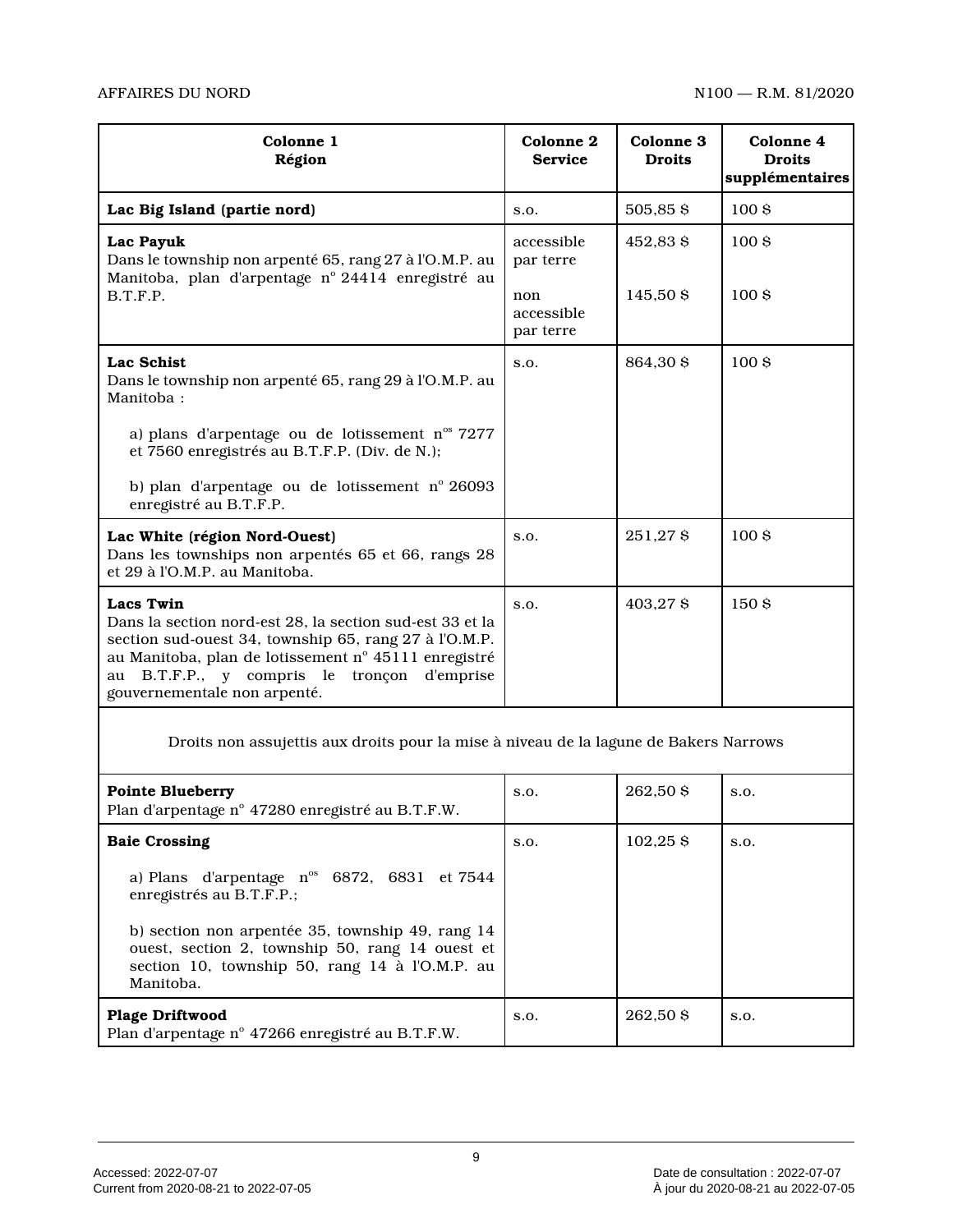### NORTHERN AFFAIRS NORTHERN AFFAIRS

| Colonne 1<br>Région                                                                                                                                                                                                      | <b>Colonne 2</b><br><b>Service</b> | Colonne 3<br><b>Droits</b> | Colonne 4<br><b>Droits</b><br>supplémentaires |
|--------------------------------------------------------------------------------------------------------------------------------------------------------------------------------------------------------------------------|------------------------------------|----------------------------|-----------------------------------------------|
| Lac Eden<br>Dans le township non arpenté 89, rang 18 à l'O.M.P. au<br>Manitoba, plan d'arpentage nº 6325 enregistré au<br>B.T.F.P. (Div. de N.).                                                                         | S.O.                               | 57,50 \$                   | S.O.                                          |
| <b>Ruisseau Goose</b><br>Dans le township non arpenté 111, rang 20 à l'E.M.P.<br>au Manitoba:                                                                                                                            | S.O.                               | 126,63 \$                  | 112,25 \$                                     |
| a) plan d'arpentage ou de lotissement n° 6424<br>enregistré au B.T.F.P. (Div. de N.);                                                                                                                                    |                                    |                            |                                               |
| b) plan d'arpentage ou de lotissement nº 23833<br>enregistré au B.T.F.P.;                                                                                                                                                |                                    |                            |                                               |
| c) plan d'arpentage ou de lotissement n° 17541<br>déposé auprès du directeur des Levés.                                                                                                                                  |                                    |                            |                                               |
| Lac Hughes<br>Dans la section non arpentée 15, township 90, rang 20<br>à l'O.M.P. au Manitoba, plan d'arpentage nº 6366<br>enregistré au B.T.F.P. (Div. de N.).                                                          | S.O.                               | 62,50 \$                   | S.O.                                          |
| Lac St. Andrew (zone résidentielle)<br>Dans les sections non arpentées 3, 4 et 10,<br>township 32, rang 1 à l'E.M.P. au Manitoba, plan<br>d'arpentage ou de lotissement nº 16670 enregistré au<br>B.T.F.P. (Div. de N.). | S.O.                               | 117,50 \$                  | S.O.                                          |
| Lac St. George<br>Dans les sections non arpentées 4 et 9, township 32,<br>rang 1 à l'E.M.P. au Manitoba, plans d'arpentage ou de<br>lotissement n° 12651 et 15963 enregistrés au B.T.F.P.<br>(Div. de N.).               | S.O.                               | 117,50 \$                  | S.O.                                          |
| <b>Plage Leaside</b><br>Dans le township non arpenté 31, rang 5 à l'E.M.P. au<br>Manitoba, plan d'arpentage nº 16397 enregistré au<br>B.T.F.P. (Div. de N.).                                                             | S.O.                               | 167,50 \$                  | S.O.                                          |
| <b>Little Deer</b><br>Dans les sections 9, 10, 14, 15 et 23, township 29,<br>rang 5 à l'E.M.P. au Manitoba, plan d'arpentage ou de<br>lotissement nº 44529 enregistré au B.T.F.W.                                        | S.O.                               | 262,50 \$                  | S.O.                                          |
| Plage du ruisseau Mill<br>Plan d'arpentage nº 47269 enregistré au B.T.F.W.                                                                                                                                               | S.O.                               | 262,50 \$                  | S.O.                                          |
| <b>Plage Pebblestone</b><br>Plan d'arpentage n° 45973 enregistré au B.T.F.W.                                                                                                                                             | S.O.                               | 262,50 \$                  | S.O.                                          |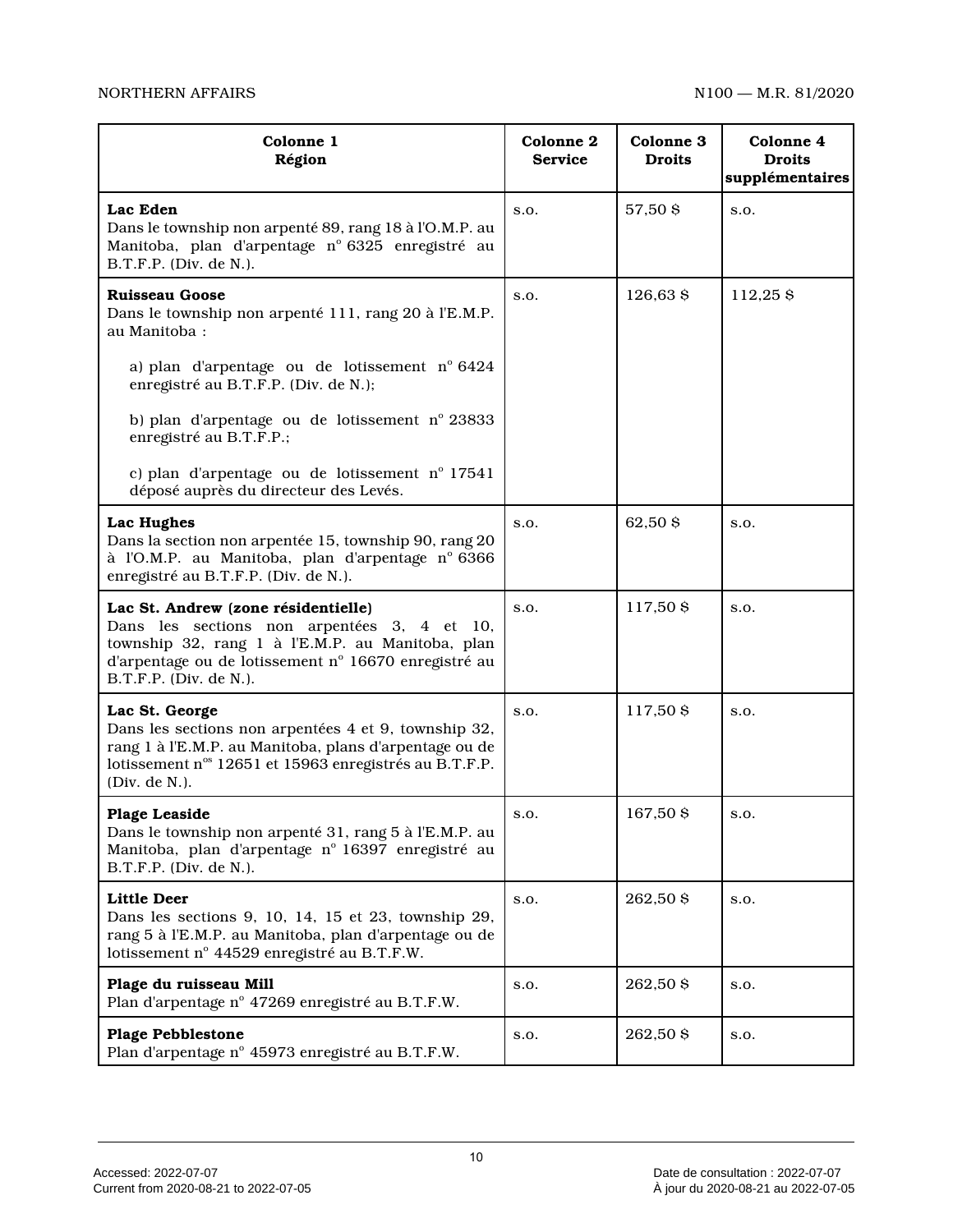| Colonne 1<br>Région                                                                                                                                                                                                             | Colonne 2<br><b>Service</b> | <b>Colonne 3</b><br><b>Droits</b> | Colonne 4<br><b>Droits</b><br>supplémentaires |
|---------------------------------------------------------------------------------------------------------------------------------------------------------------------------------------------------------------------------------|-----------------------------|-----------------------------------|-----------------------------------------------|
| Rivière Red Deer<br>Dans la partie du quart nord-ouest de la section 16 et<br>la moitié est de la section 17, township non arpenté 45,<br>rang 25 à l'O.M.P. au Manitoba, plan d'arpentage<br>nº 44459 enregistré au B.T.F.P.   | S.O.                        | 162,50 \$                         | S.O.                                          |
| Lac Rocky Est<br>Dans les sections non arpentées 20, 21, 27 et 28,<br>township 59, rang 27 à l'O.M.P. au Manitoba, plans<br>d'arpentage ou de lotissement n <sup>os</sup> 6162 et 6279<br>enregistrés au B.T.F.P. (Div. de N.). | S.O.                        | 710\$                             | S.O.                                          |
| <b>Lac Rocky Nord</b><br>Dans les sections non arpentées 10 et 15, township 60,<br>rang 27 à l'O.M.P. au Manitoba, plan d'arpentage<br>nº 7030 enregistré au B.T.F.P. (Div. de N.).                                             | S.O.                        | 462,50 \$                         | S.O.                                          |
| Lac Setting<br>Dans les townships non arpentés 70 et 71, rang 7 à<br>l'O.M.P. au Manitoba, plans d'arpentage n° 6354, 6587,<br>6926, 6955, 6956, 6608, 7112 et 7125 enregistrés au<br>$B.T.F.P.$ (Div. de N.).                  | S.O.                        | 517,50 \$                         | S.O.                                          |
| Lac Wallace<br>Dans la section non arpentée 31, township 23, rang 16<br>à l'E.M.P. au Manitoba, plan d'arpentage nº 32785<br>enregistré au B.T.F.W.                                                                             | S.O.                        | 92,50 \$                          | S.O.                                          |
| Lac Wanipigow Est<br>Dans le township non arpenté 24, rang 12 à l'E.M.P. au<br>Manitoba, plan d'arpentage nº 13067 enregistré au<br>B.T.F.W.                                                                                    | S.O.                        | 212,50 \$                         | S.O.                                          |
| Lac Wanipigow Ouest<br>Dans le township non arpenté 24, rang 11 à l'E.M.P. au<br>Manitoba, plan d'arpentage nº 21550 enregistré au<br>B.T.F.W.                                                                                  | S.O.                        | 122,50 \$                         | S.O.                                          |
| Lac Whitefish<br>Dans les sections 4 et 5, township 39, rang 29 à<br>l'O.M.P. au Manitoba, plan d'arpentage nº 43747<br>enregistré au BT.F.D.                                                                                   | S.O.                        | 212,50 \$                         | S.O.                                          |

#### **Droits — entreprises et services publics**

**2(1)** Toute entreprise ou tout service public figurant dans la colonne 1 du tableau qui suit et qui est situé dans la région mentionnée à la colonne 2 paye les droits indiqués à la colonne 3 ainsi que les droits supplémentaires indiqués à la colonne 4.

**2(2)** Toute mention d'une région dans la colonne 2 du tableau qui suit vaut mention de celle qui figure au tableau de l'article 1.